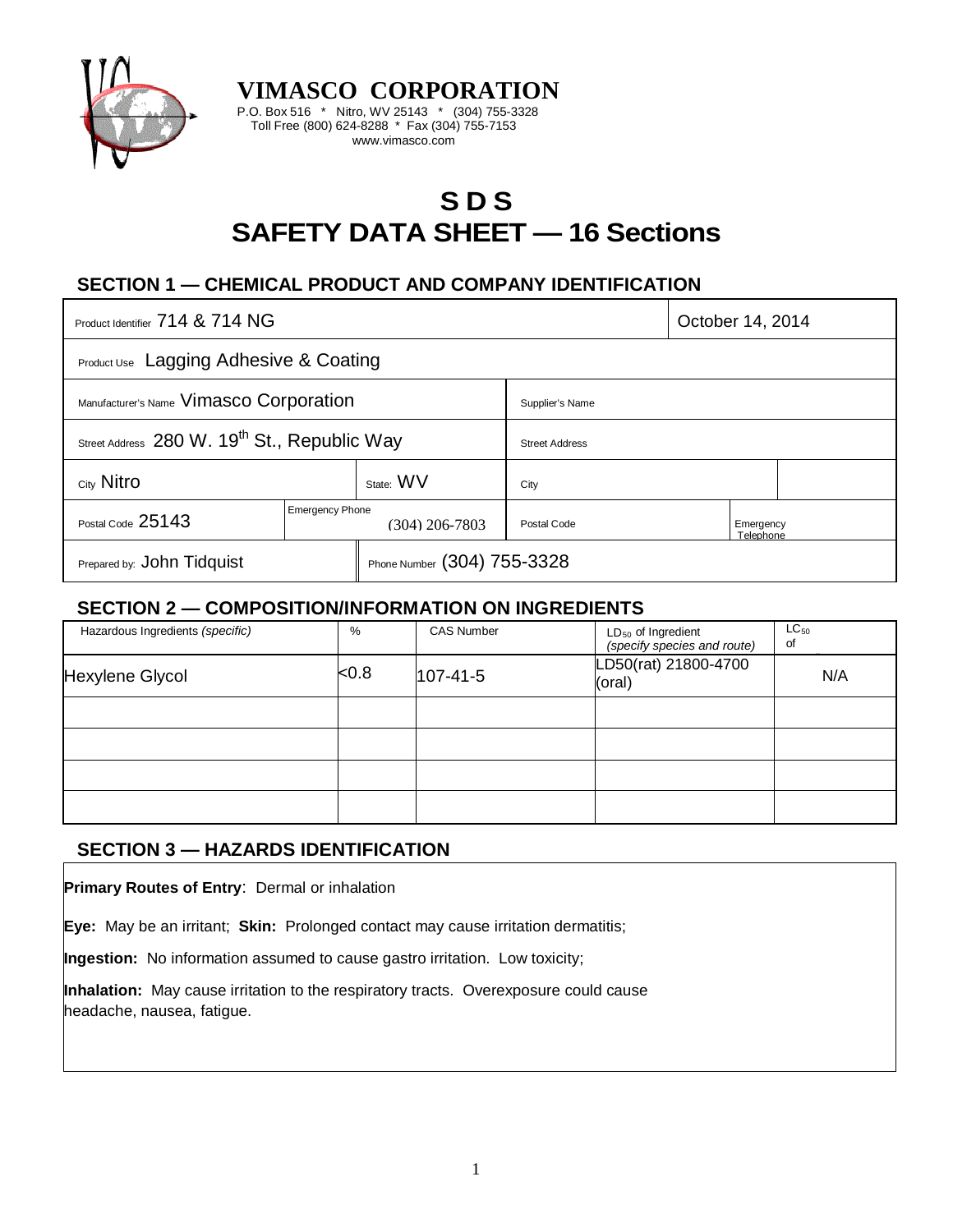# **Product Identifier - 714 and 714 NG, Vimasco Corporation**

# **SECTION 4 — FIRST AID MEASURES**

**Skin**: Wash with soap and water

**Eyes:** Flush with clean water at least 15 minutes, if irritation persists, consult physician.

**Inhalation**: Remove to fresh air. If breathing is difficult, administer oxygen. If irritation persists, consult physician

**Ingestion**: Give two glasses of water, induce vomiting, consult physician or poison control center. Never give anything by mouth to an unconscious person.

### **SECTION 5 — FIRE FIGHTING MEASURES**

| Flammable<br>No.                                                                                                                                                                         | If yes, under which conditions?     |                                                  |  |  |  |
|------------------------------------------------------------------------------------------------------------------------------------------------------------------------------------------|-------------------------------------|--------------------------------------------------|--|--|--|
| Means of Extinction: Foam, Alcohol Foam, $CO2$ , Dry Chemical, Water Fog                                                                                                                 |                                     |                                                  |  |  |  |
| Flashpoint: No flash to boiling $212^{\circ}F$ (TCC)                                                                                                                                     | Upper Flammable Limit (% by volume) | Lower Flammable Limit (% by volume)              |  |  |  |
| Autoignition Temperature (°C)                                                                                                                                                            | Explosion Data: None known          | Explosion Data - Sensitivity to Static Discharge |  |  |  |
| Hazardous Combustion Products: None known                                                                                                                                                |                                     |                                                  |  |  |  |
| Product will not burn until water has boiled or evaporated. For dried film or residual solids, full protective equipment is<br>recommended, including self-contained breathing apparatus |                                     |                                                  |  |  |  |

# **SECTION 6 — ACCIDENTAL RELEASE MEASURES**

Spills should be collected for disposal; eliminate all ignition sources. Prevent material from entering drains, sewers and waterways. Before drying product may be washed away with water; after drying, remove with a paint scraper or strong solvent.

# **SECTION 7 — HANDLING AND STORAGE**

Thoroughly cleanse hands after handling. Launder contaminated clothing before reuse.

Protect from freezing.

Do not use empty containers for potables or edibles.

Store indoors at temperatures of 40°F to 90°F. Do not store at elevated temperatures, as containers could pressurize and rupture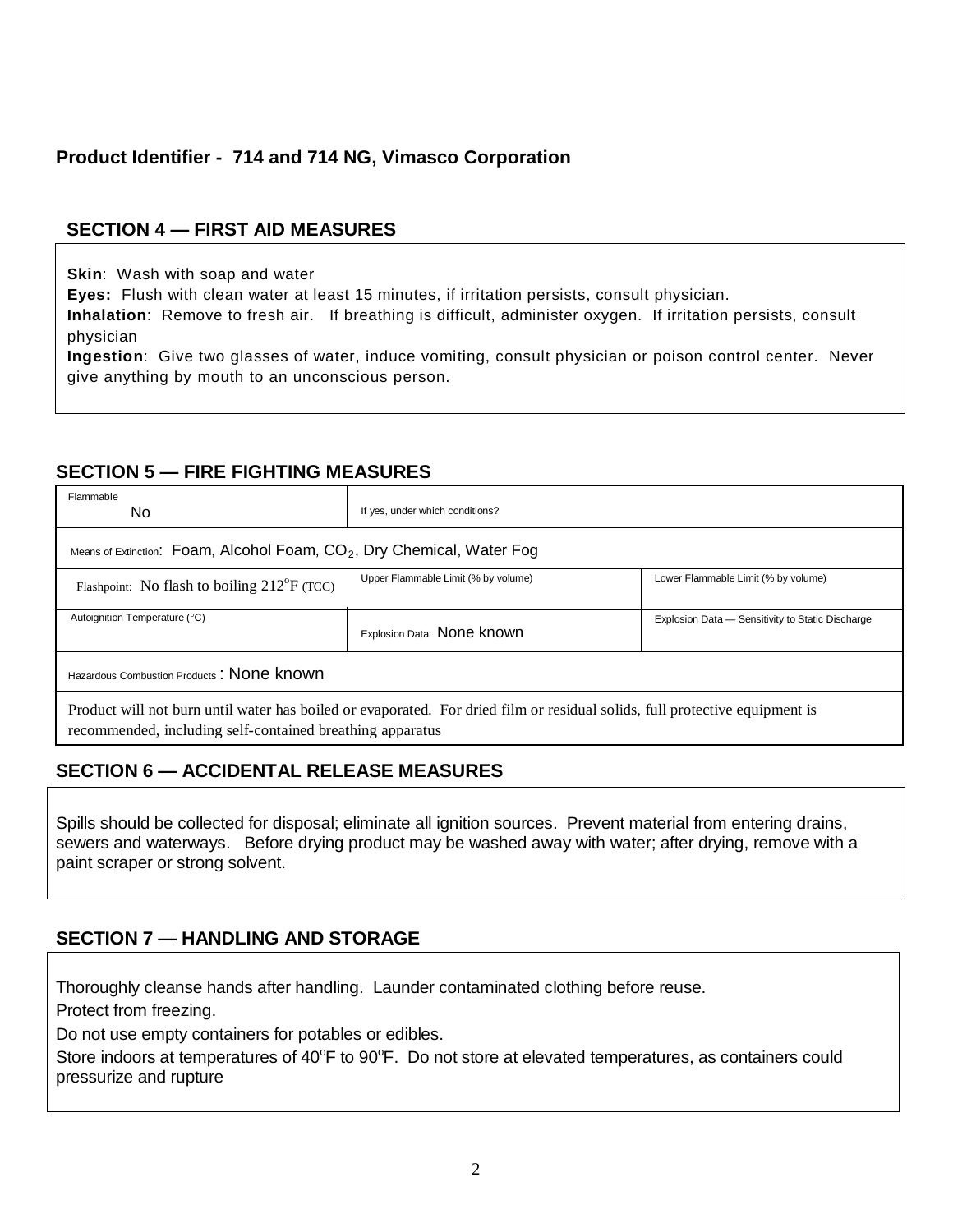# **SECTION 8 — EXPOSURE CONTROL / PERSONAL PROTECTION**

#### Exposure limits: Not available

In restricted ventilation areas, use approved chemical respirator, avoid inhalation of airborne particulates by using an approved respirator. General (mechanical) room ventilation is expected to be satisfactory. Supplementary local exhaust and respiratory protection may be needed in poorly ventilated spaces, or evaporation from large surfaces when spraying.

Personal Protection: Impervious gloves, goggles, face shield or other eyewear to protect from splash.

### **SECTION 9 — PHYSICAL AND CHEMICAL PROPERTIES**

| Physical State: Viscous, paste      | Odor: Mild latex odor                                   | Wt/Gal: $11.4$ lbs.                 |
|-------------------------------------|---------------------------------------------------------|-------------------------------------|
| Specific Gravity: 1.37              | Vapor Density (air = 1): Lighter than $air$             | Viscosity: Approx. 75,000 cps       |
| Evaporation Rate: Slower than ether | Boiling Point: 212 <sup>°</sup> F to 216 <sup>°</sup> F | Freezing Point: $32^{\circ}F$ (0°)C |
| $pH$ 8.0 to 9.0                     | VOC (Ibs/gal): 26 gm/L; 0.22 lbs/gal (less water)       | Volatile Volume: 45%                |

# **SECTION 10 — STABILITY AND REACTIVITY**

Chemical Stability: Stable

Avoid materials that are incompatible with water and oxidizers.

Thermal decomposition will yield  $CO$ ,  $CO<sub>2</sub>$ , and fragmented short-chain hydrocarbons.

Decomposition Temp: Approx. 240°F (115°C)

# **SECTION 11 — TOXICOLOGICAL INFORMATION**

Not available

### **SECTION 12 — ECOLOGICAL INFORMATION**